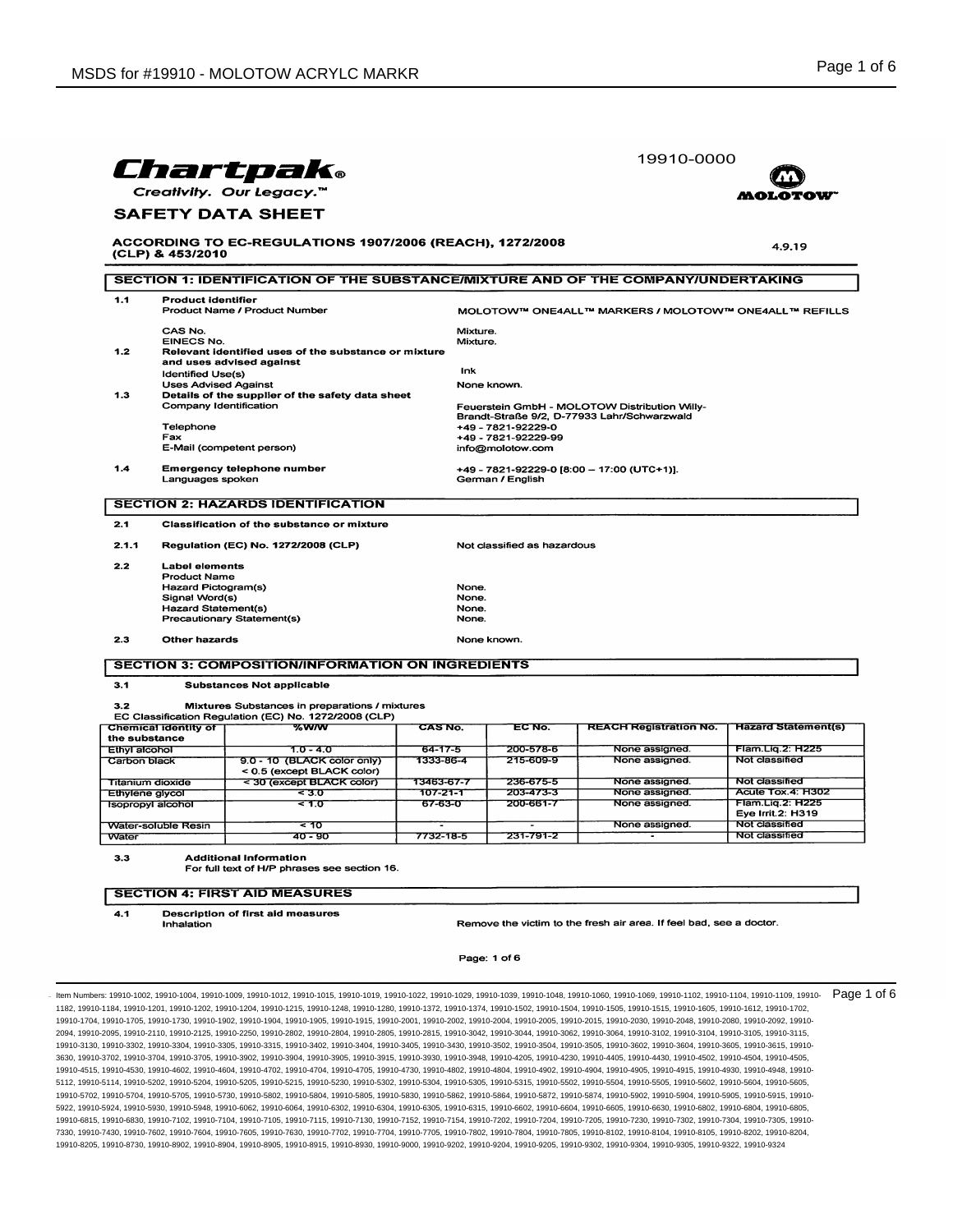#### **ACCORDING TO EC-REGULATIONS 1907/2006 (REACH), 1272/2008** (CLP) & 453/2010

|     | <b>Skin Contact</b>                                                                        | Put off the all polluted clothes immediately. Clean with the proper temp. and<br>slow flowing water for over 15 minutes. If have irritate the skin, see a doctor.<br>Call a doctor if feel bad. Before re-use the put off clothes, clean it up and                                                                                                                                                                                                            |
|-----|--------------------------------------------------------------------------------------------|---------------------------------------------------------------------------------------------------------------------------------------------------------------------------------------------------------------------------------------------------------------------------------------------------------------------------------------------------------------------------------------------------------------------------------------------------------------|
|     | <b>Eye Contact</b>                                                                         | remove the pollution.<br>Put off the contacts if possible, and continue to clean. Clean the eyes<br>carefully for a few minutes. If the eyes get this product, clean the eye<br>immediately and wash away completely. If the cleaning eyes not enough, it<br>may cause irreversible eye damage.<br>If irritate to the eyes continue, see a doctor.                                                                                                            |
|     | Ingestion<br>Expected acute symptom and late symptom                                       | Call a doctor, if feel bad. Rinse the mouth out. Do not have the victim vomit.<br>Sialorrhea, face flash, cough, dizzy, lethargy, headache, sore throat, deliquim<br>animi barf, vomition                                                                                                                                                                                                                                                                     |
| 4.2 | Most important symptoms and effects, both acute<br>and delayed                             | No data                                                                                                                                                                                                                                                                                                                                                                                                                                                       |
| 4.3 | Indication of any immediate medical attention and<br>special treatment needed              | Rescuer must wear proper protective equipment according to the situation.<br>Symptom will appear later, so that if the patient exposed excessively, it needs<br>medical follow progress.                                                                                                                                                                                                                                                                      |
|     | <b>SECTION 5: FIRE-FIGHTING MEASURES</b>                                                   |                                                                                                                                                                                                                                                                                                                                                                                                                                                               |
| 5.1 | <b>Extinguishing media</b><br>Suitable Extinguishing Media                                 | Small fire / Carbon dioxide, dry chemical extinguishing media, water spray,<br>alcoholic resistance foam.                                                                                                                                                                                                                                                                                                                                                     |
| 5.2 | Unsuitable extinguishing Media<br>Special hazards arising from the substance or<br>mixture | Water spray, mist water, alcoholic resistance form.<br>Cylindrical pouring water.<br>The irritative, toxicity and corrosive gas is generated by fire. The container will<br>be burst by heating. If it is not dangerous, move the container from the fire<br>area.<br>If it is impossible to move, cool the container and around by spraying water.                                                                                                           |
| 5.3 | <b>Advice for fire-fighters</b>                                                            | After extinguishing a fire, cool the container completely by large quantity of<br>water.<br>For fighting fire, wear compressed air open-circuit SBCA and protect<br>equipment for chemical. Fight a fire from up wind.                                                                                                                                                                                                                                        |
|     | <b>SECTION 6: ACCIDENTAL RELEASE MEASURES</b>                                              |                                                                                                                                                                                                                                                                                                                                                                                                                                                               |
| 6.1 | Personal precautions, protective equipment and<br>emergency procedures                     | The worker must wear proper protector (refer to section 8) not to get the paint<br>on the skin or into eyes. Do not touch the leakage material or walk into it.<br>Keep the proper distance in all direction as the leakage area immediately. No                                                                                                                                                                                                              |
|     |                                                                                            | unauthorized entry. If leakage but not occur a fire, wear the occlusive and<br>impervious protect wear. Stay in the wind. Move away from the low ground.<br>Ventilate before enter the sealed area.                                                                                                                                                                                                                                                           |
| 6.2 | <b>Environmental precautions</b>                                                           | Prevent from influx into the drain ditch, sewer, basement and closed area.<br>Take notice not to affect the environment by discharge the paint into the<br>river. Collect Neutralization: In small quantity case, absorb the leakage                                                                                                                                                                                                                          |
| 6.3 | Methods and material for containment and cleaning<br>up                                    | material by dry sand and nonflammable material or collect it in the sealed type<br>container then dispose it. In small quantity case, collect the absorbed material<br>by clean antistatic tools. In large quantity case, yard the leakage material by<br>mound to prevent flow out and lead it into safety area then collect it. In large<br>quantity case, water spray lower the steam temperature but it may not inhibit<br>combustion at the sealed area. |
|     |                                                                                            | Containment or Depurant and Equipment: If it is not danger, stop the<br>leakage. Ground all equipment which need for handle the leakage material.<br>Use steam retard foam for lower the steam concentration.                                                                                                                                                                                                                                                 |
|     |                                                                                            | Precaution of Second Disaster: Clear away all ignition source immediately (Do<br>not smoking near around, forbid firework and flame).                                                                                                                                                                                                                                                                                                                         |
|     |                                                                                            | In case large steam generating, retard it by mist spray. Call related agency<br>and ask the help.                                                                                                                                                                                                                                                                                                                                                             |
|     |                                                                                            | See Section: 8, 13                                                                                                                                                                                                                                                                                                                                                                                                                                            |

 $7.1$ **Precautions for safe handling**  Do the equipment measure described on the section 8 and wear protector.

### Page: 2 of 6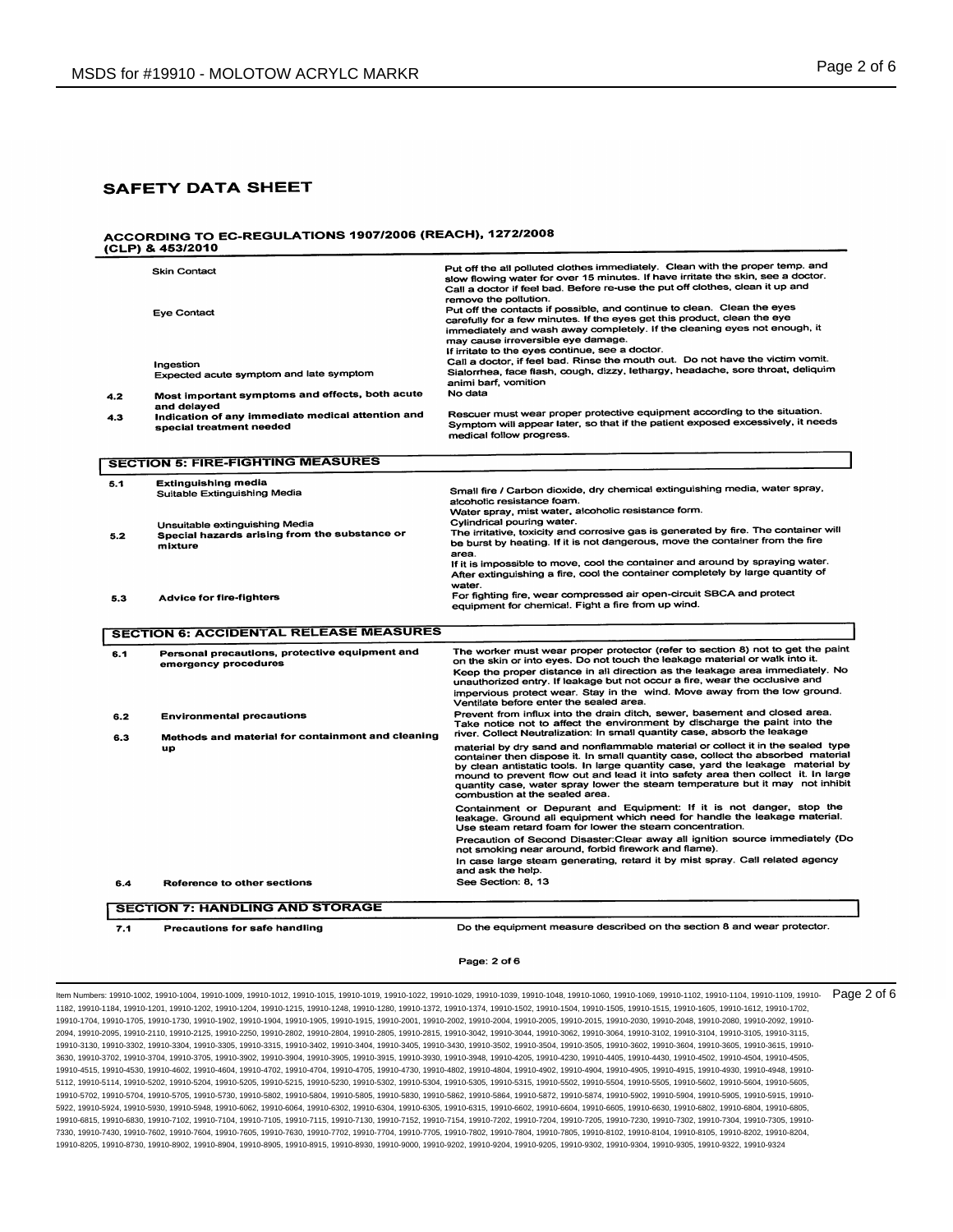#### ACCORDING TO EC-REGULATIONS 1907/2006 (REACH), 1272/2008 (CLP) & 453/2010

|     |                                                                 | Do the local exhaust ventilation and whole ventilation described on section 8.<br>Prevent leakage the liquid and steam as possible.<br>This product irritate the eyes so that care not to get it into the eyes. This<br>product may cause sleep or vertigo, irritate the apparatus respiratorius and<br>damage organ parts so that do not touch, inhale and swallow it. Do not fall,<br>drop, shock or drag the container. Clean hands well after use this product.<br>Use this product outside or well ventilated area only. Avoid touching, refer to<br>the section 10.<br>Keep away from high temperature materials spark and fire, and avoid touching<br>oxidizer and organic peroxide. |
|-----|-----------------------------------------------------------------|---------------------------------------------------------------------------------------------------------------------------------------------------------------------------------------------------------------------------------------------------------------------------------------------------------------------------------------------------------------------------------------------------------------------------------------------------------------------------------------------------------------------------------------------------------------------------------------------------------------------------------------------------------------------------------------------|
| 7.2 | Conditions for safe storage, including any<br>incompatibilities |                                                                                                                                                                                                                                                                                                                                                                                                                                                                                                                                                                                                                                                                                             |
|     | Storage                                                         | Keep the container airtight and stock it in well ventilated place. Stock in the<br>fulfilled and ventilated and cool place. Keep away from oxidant. Keep away<br>from direct sunlight and fire. The inventory location must be fire-proof<br>construction and the floor must be impermeable to prevent permeate the<br>basement and spill to outside. Lock up the container.<br>Dangerous goods if mixed: Refer to the section 10.<br>Container material: Use the container regulated by fire law and UN<br>transportation law.                                                                                                                                                             |
| 7.3 | Specific end use(s)                                             | See Section: 1.2                                                                                                                                                                                                                                                                                                                                                                                                                                                                                                                                                                                                                                                                            |

### **SECTION 8: EXPOSURE CONTROLS/PERSONAL PROTECTION**

**Control parameters** 8.1

| 8.1.1 | <b>Occupational Exposure Limits</b>                                            |                                       |                                                                                                   |                                                                              |  |
|-------|--------------------------------------------------------------------------------|---------------------------------------|---------------------------------------------------------------------------------------------------|------------------------------------------------------------------------------|--|
|       | <b>Name</b>                                                                    | <b>ACGIH (TLV)</b>                    |                                                                                                   |                                                                              |  |
|       | Ethyl alcohol<br>1000ppm                                                       |                                       |                                                                                                   |                                                                              |  |
|       | Carbon black<br>$3.5$ mg/m $^{\circ}$                                          |                                       |                                                                                                   |                                                                              |  |
|       | Tītanium dioxide                                                               | 10 <sub>mg/m</sub>                    |                                                                                                   |                                                                              |  |
|       | <b>Ethylene glycol</b>                                                         | C 100mg/m <sup>3</sup> , Aerosol only |                                                                                                   |                                                                              |  |
|       | <b>Isopropyl alcohol</b>                                                       | 200ppm                                |                                                                                                   |                                                                              |  |
| 8.1.2 | <b>Biological limit value</b>                                                  |                                       | No data                                                                                           |                                                                              |  |
| 8.1.3 | <b>PNECs and DNELs</b>                                                         |                                       | No data                                                                                           |                                                                              |  |
| 8.2   | <b>Exposure controls</b>                                                       |                                       |                                                                                                   |                                                                              |  |
| 8.2.1 | Appropriate engineering controls                                               |                                       | product.                                                                                          | Install the eve washing devices and safety shower where handle or stock this |  |
| 8.2.2 | Individual protection measures, such as personal<br>protective equipment (PPE) |                                       |                                                                                                   |                                                                              |  |
|       |                                                                                |                                       |                                                                                                   | Wear proper respiratory protect equipment such as gas mask for organic gas   |  |
|       |                                                                                |                                       |                                                                                                   | (if high concentration, wear air-supplied respirator).                       |  |
|       |                                                                                |                                       |                                                                                                   | Check the protect equipment regularly with check sheet.                      |  |
|       | Eve/face protection                                                            |                                       | Wear the eye protector designated by manufacturer.<br>Wear the gloves designated by manufacturer. |                                                                              |  |
|       | Skin protection                                                                |                                       |                                                                                                   | Wear protect boots, oil resistant apron (impermeable and antistatic) and     |  |
|       |                                                                                |                                       |                                                                                                   | protect clothes (antistatic) designated by manufacturer.                     |  |
|       |                                                                                |                                       |                                                                                                   | Clean hands well after use this product.                                     |  |
| 8.2.3 | <b>Environmental Exposure Controls</b>                                         |                                       |                                                                                                   |                                                                              |  |
|       |                                                                                |                                       |                                                                                                   |                                                                              |  |
|       | <b>CECTION 0. BUVCICAL AND CUEMICAL DROBEDTIES</b>                             |                                       |                                                                                                   |                                                                              |  |

## я

| 9.1 | Information on basic physical and chemical properties |               |  |  |
|-----|-------------------------------------------------------|---------------|--|--|
|     | Appearance                                            | Liauid        |  |  |
|     | Odour                                                 | Odorless      |  |  |
|     | Odour Threshold                                       | No data       |  |  |
|     | pН                                                    | No data       |  |  |
|     | Melting Point/Freezing Point                          | No data       |  |  |
|     | Initial boiling point and boiling range               | Approx. 100°C |  |  |

Page: 3 of 6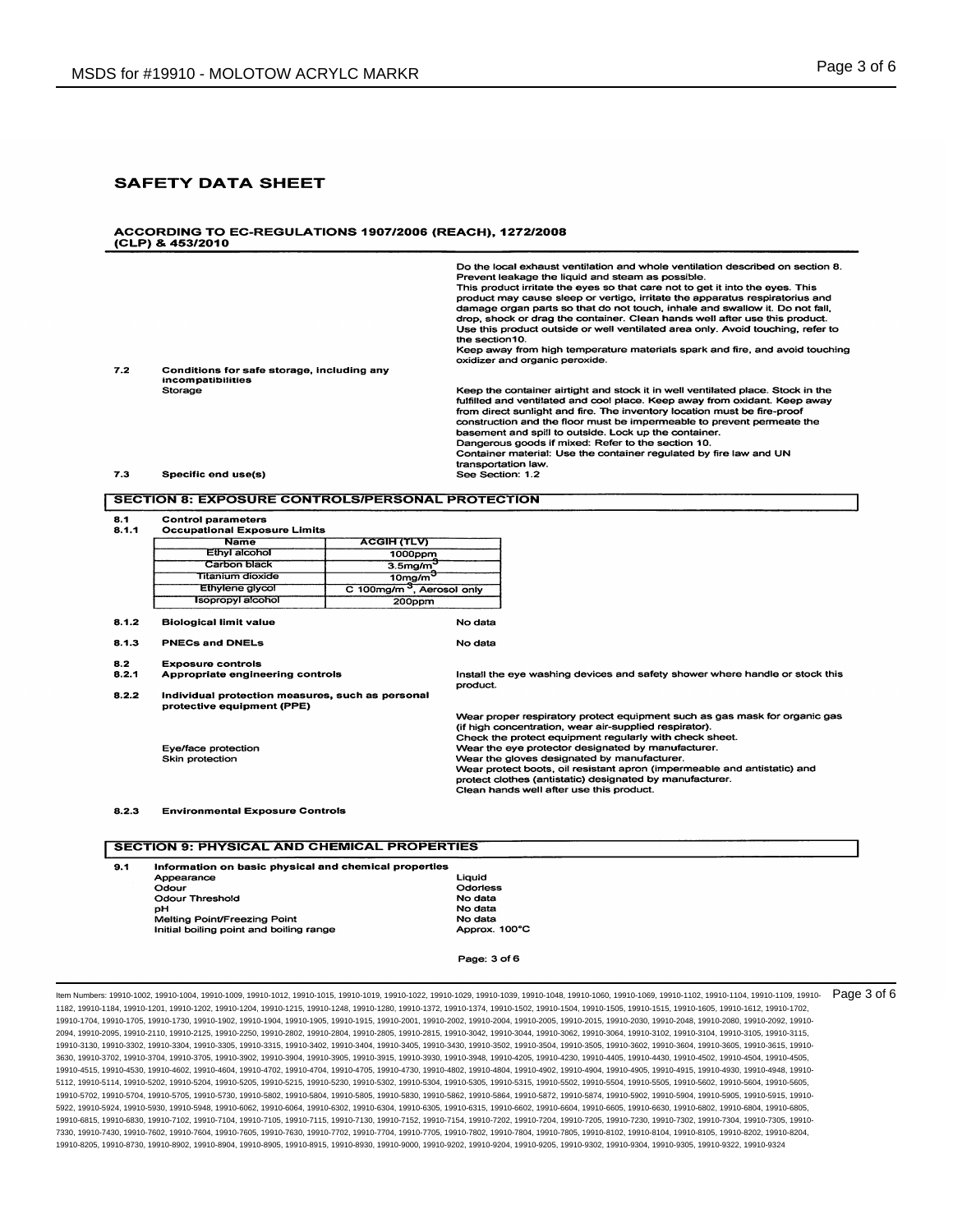# ACCORDING TO EC-REGULATIONS 1907/2006 (REACH), 1272/2008<br>(CLP) & 453/2010

|      | <b>Flash Point</b>                                                           |             | 62°C (Closed cup)                                                              |  |  |  |
|------|------------------------------------------------------------------------------|-------------|--------------------------------------------------------------------------------|--|--|--|
|      | <b>Evaporation Rate</b>                                                      |             | No data                                                                        |  |  |  |
|      | Flammability (solid, gas)                                                    |             | No data                                                                        |  |  |  |
|      | Upper/lower flammability or explosive limits                                 |             | No data                                                                        |  |  |  |
|      | Vapour pressure                                                              |             | No data                                                                        |  |  |  |
|      | Vapour density                                                               |             | No data                                                                        |  |  |  |
|      | Relative density                                                             |             | No data                                                                        |  |  |  |
|      | Solubility(ies)<br>Partition coefficient: n-octanol/water                    |             | No data                                                                        |  |  |  |
|      |                                                                              |             | No data                                                                        |  |  |  |
|      | Auto-ignition temperature                                                    |             | No data                                                                        |  |  |  |
|      | Decomposition Temperature                                                    |             | No data                                                                        |  |  |  |
|      | <b>Viscosity</b>                                                             |             | No data                                                                        |  |  |  |
|      | <b>Explosive properties</b>                                                  |             | No data                                                                        |  |  |  |
|      | Oxidising properties                                                         |             | No data                                                                        |  |  |  |
| 9.2  | <b>Other information</b>                                                     |             |                                                                                |  |  |  |
|      | Specific gravity (20°C)                                                      |             | $1.08 - 1.25$                                                                  |  |  |  |
|      |                                                                              |             |                                                                                |  |  |  |
|      | <b>SECTION 10: STABILITY AND REACTIVITY</b>                                  |             |                                                                                |  |  |  |
| 10.1 | <b>Reactivity</b>                                                            |             | No Data                                                                        |  |  |  |
| 10.2 | <b>Chemical stability</b>                                                    |             | Under usually storage condition, it is stable.                                 |  |  |  |
| 10.3 | Possibility of hazardous reactions                                           |             | No Data                                                                        |  |  |  |
| 10.4 | <b>Conditions to avoid</b>                                                   |             | No Data                                                                        |  |  |  |
| 10.5 | Incompatible materials                                                       |             | No Data                                                                        |  |  |  |
| 10.6 | Hazardous decomposition product(s)                                           |             | Generates harmful gas such as carbon monoxide and carbon dioxide.              |  |  |  |
|      | <b>SECTION 11: TOXICOLOGICAL INFORMATION</b>                                 |             |                                                                                |  |  |  |
|      |                                                                              |             |                                                                                |  |  |  |
| 11.1 | Information on toxicological effects (Substances in preparations / mixtures) |             |                                                                                |  |  |  |
|      | <b>Acute toxicity</b>                                                        |             | Not Classified.                                                                |  |  |  |
|      | Ingestion                                                                    |             | Not Classified.                                                                |  |  |  |
|      | Inhalation                                                                   |             | Not Classified.                                                                |  |  |  |
|      | <b>Skin Contact</b>                                                          |             | Not Classified.<br>Not Classified.                                             |  |  |  |
|      | <b>Skin corrosion/irritation</b>                                             |             | Not Classified.                                                                |  |  |  |
|      | Serious eye damage/irritation                                                |             | Not Classified.                                                                |  |  |  |
|      | Respiratory or skin sensitization                                            |             |                                                                                |  |  |  |
|      | Germ cell mutagenicity                                                       |             | Not Classified.<br>Not Classified.                                             |  |  |  |
|      | Carcinogenicity                                                              |             | Note: Regarding toxicological evaluation of carbon black, CLP opinion is that  |  |  |  |
|      |                                                                              |             | even if adverse effects are seen in animal studies or in-vitro tests, no       |  |  |  |
|      |                                                                              |             | classification is needed if the mechanism or mode of action is not relevant to |  |  |  |
|      |                                                                              |             | humans (1.3.2.4.9.4 in GHS Part 1 Introduction, UN2009). We decide to          |  |  |  |
|      |                                                                              |             | classify this products as hazardous based on this opinion.                     |  |  |  |
|      |                                                                              |             | Not Classified.                                                                |  |  |  |
|      | <b>Reproductive toxicity</b>                                                 |             | Not Classified.                                                                |  |  |  |
|      | <b>STOT - single exposure</b>                                                |             | Not Classified.                                                                |  |  |  |
|      | <b>STOT - repeated exposure</b><br><b>Aspiration hazard</b>                  |             | Not Classified.                                                                |  |  |  |
| 11.2 | <b>Other information</b>                                                     |             |                                                                                |  |  |  |
|      | <b>Name</b>                                                                  | <b>TARC</b> | <b>OTHER</b>                                                                   |  |  |  |
|      | <b>Ethyl alcohol</b>                                                         | 74          | LD50(oral, rat) 6200 - 15000mg/kg                                              |  |  |  |
|      |                                                                              | 28          | LD50(oral, rat) 15400mg/kg                                                     |  |  |  |
|      | Carbon black                                                                 | A4          | LD50(oral, rat) > 10000mg/kg                                                   |  |  |  |
|      | Titanium dioxide                                                             | A4          | LD50(oral, rat) 4000 - 10200mg/kg                                              |  |  |  |
|      | <b>Ethylene glycol</b>                                                       |             | LD50(oral, rat) 1870 - 5500mg/kg                                               |  |  |  |
|      | <b>Isopropyl alcohol</b>                                                     | A4          |                                                                                |  |  |  |
|      |                                                                              |             |                                                                                |  |  |  |
|      |                                                                              |             |                                                                                |  |  |  |
|      |                                                                              |             |                                                                                |  |  |  |
|      | <b>SECTION 12: ECOLOGICAL INFORMATION</b>                                    |             |                                                                                |  |  |  |

 $12.1$ Toxicity

 $12.2$ 

 $12.3$  $12.4$ 

Persistence and degradability **Bioaccumulative potential** Mobility in soil

No data No data No data

No data

Page: 4 of 6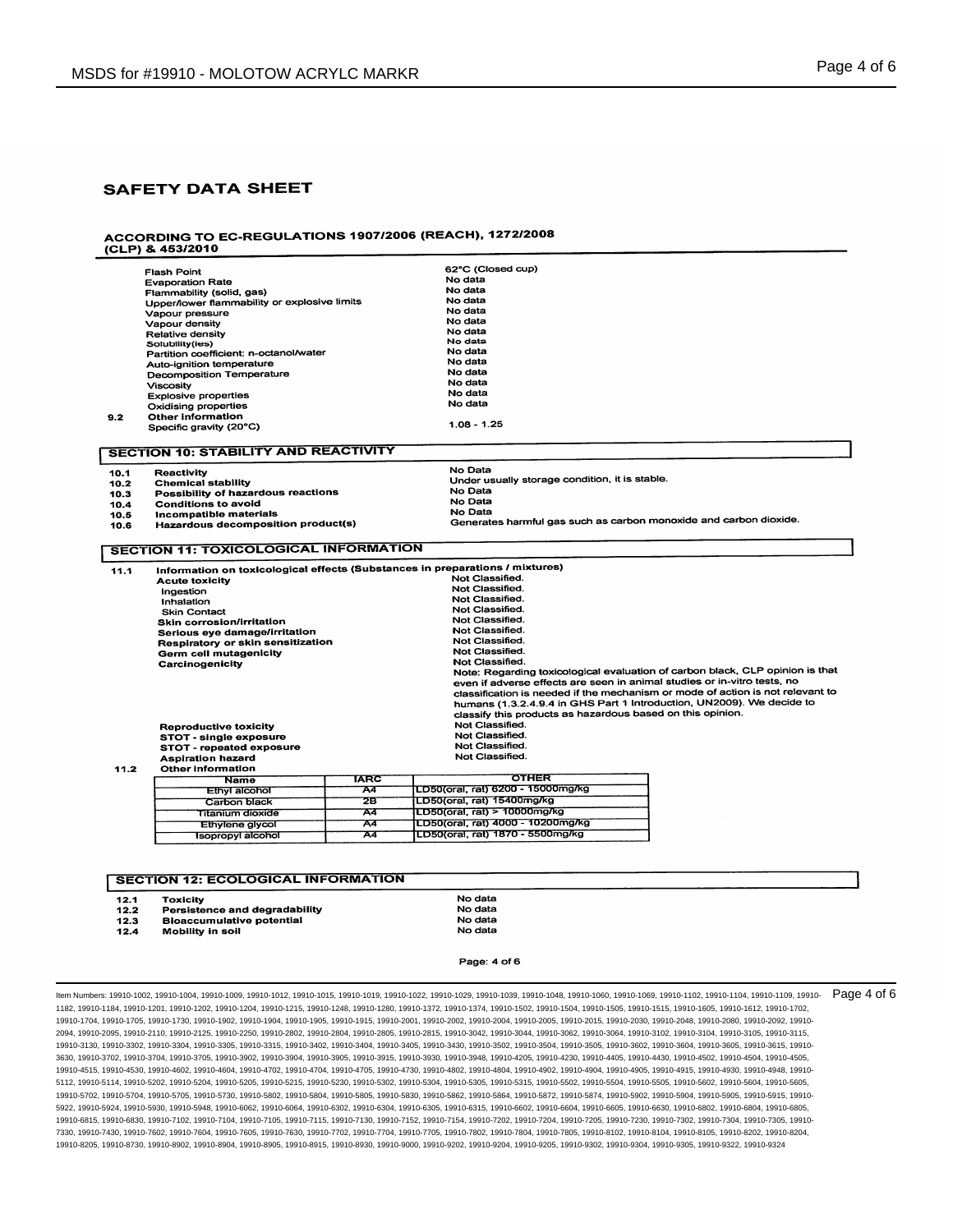#### ACCORDING TO EC-REGULATIONS 1907/2006 (REACH), 1272/2008 (CLP) & 453/2010

DFGOT (1996) IUCLID (2000)

|              | Other adverse effects                                                                                                                                                                                                                 | No data<br>None known.                                                                                                                                                                                                                                                                                                                                                                                                                                                                                                                           |                                                                                                                                                                                                                                                                                                                                                                     |                                                                                |
|--------------|---------------------------------------------------------------------------------------------------------------------------------------------------------------------------------------------------------------------------------------|--------------------------------------------------------------------------------------------------------------------------------------------------------------------------------------------------------------------------------------------------------------------------------------------------------------------------------------------------------------------------------------------------------------------------------------------------------------------------------------------------------------------------------------------------|---------------------------------------------------------------------------------------------------------------------------------------------------------------------------------------------------------------------------------------------------------------------------------------------------------------------------------------------------------------------|--------------------------------------------------------------------------------|
|              | <b>SECTION 13: DISPOSAL CONSIDERATIONS</b>                                                                                                                                                                                            |                                                                                                                                                                                                                                                                                                                                                                                                                                                                                                                                                  |                                                                                                                                                                                                                                                                                                                                                                     |                                                                                |
| 13.1<br>13.2 | Waste treatment methods<br><b>Additional Information</b>                                                                                                                                                                              | Residue Waste: For dispose, follow the related regulation and standard of local<br>governments. Ask the licensed industrial waste disposal company or local<br>governments.<br>For Burning: Spray the incinerator with waste liquid directly or mix with<br>flammable solvent in small quantity to burn. Activated sludge process.<br>Polluted container and package: Clean the container and recycle or treat it in<br>accordance with the related regulation or local governments. If dispose the<br>container, remove the content completely. |                                                                                                                                                                                                                                                                                                                                                                     |                                                                                |
|              | <b>SECTION 14: TRANSPORT INFORMATION</b>                                                                                                                                                                                              |                                                                                                                                                                                                                                                                                                                                                                                                                                                                                                                                                  |                                                                                                                                                                                                                                                                                                                                                                     |                                                                                |
|              | U.S. DOT (49 CFR 172.101): Not Regulated<br><b>IATA: Not Regulated</b><br><b>IMDG: Not Regulated</b>                                                                                                                                  | <b>ADR/RID</b>                                                                                                                                                                                                                                                                                                                                                                                                                                                                                                                                   | <b>IMDG</b>                                                                                                                                                                                                                                                                                                                                                         | <b>IATA/ICAO</b>                                                               |
| 14.1         | UN number                                                                                                                                                                                                                             | Not applicable.                                                                                                                                                                                                                                                                                                                                                                                                                                                                                                                                  | Not applicable.                                                                                                                                                                                                                                                                                                                                                     | Not applicable.                                                                |
| 14.2         | UN proper shipping name                                                                                                                                                                                                               | Not applicable.                                                                                                                                                                                                                                                                                                                                                                                                                                                                                                                                  | Not applicable.                                                                                                                                                                                                                                                                                                                                                     | Not applicable.                                                                |
| 14.3<br>14.4 | <b>Transport hazard class(es)</b><br>Packing group                                                                                                                                                                                    | Not applicable.<br>Not applicable.                                                                                                                                                                                                                                                                                                                                                                                                                                                                                                               | Not applicable.<br>Not applicable.                                                                                                                                                                                                                                                                                                                                  | Not applicable.<br>Not applicable.                                             |
| 14.5         | <b>Environmental hazards</b>                                                                                                                                                                                                          | Not applicable.                                                                                                                                                                                                                                                                                                                                                                                                                                                                                                                                  | Not applicable.                                                                                                                                                                                                                                                                                                                                                     | Not applicable.                                                                |
| 14.6         | Special precautions for user                                                                                                                                                                                                          | See Section: 2                                                                                                                                                                                                                                                                                                                                                                                                                                                                                                                                   |                                                                                                                                                                                                                                                                                                                                                                     |                                                                                |
| 14.7         | Transport in bulk according to Annex II of                                                                                                                                                                                            | Not applicable.                                                                                                                                                                                                                                                                                                                                                                                                                                                                                                                                  | Not applicable.                                                                                                                                                                                                                                                                                                                                                     | Not applicable.                                                                |
|              | MARPOL73/78 and the IBC Code                                                                                                                                                                                                          |                                                                                                                                                                                                                                                                                                                                                                                                                                                                                                                                                  | Common: Please follow the section7. Check if there are no leakage from                                                                                                                                                                                                                                                                                              |                                                                                |
| 14.8         | <b>Additional Information</b>                                                                                                                                                                                                         | mode of transportation.                                                                                                                                                                                                                                                                                                                                                                                                                                                                                                                          | container and take cargo without falling, dropping and damage.<br>Land Transportation: In case of fall under the Fire Law, Industrial Safety<br>and Health Law. Poisonous Material Control Law follow each relevant<br>Marine Transportation: Please follow the Law for Safety of Vessel.<br>Transportation: Please follow the Aviation Law and regulation of ICAO. | Air                                                                            |
|              | <b>SECTION 15: REGULATORY INFORMATION</b>                                                                                                                                                                                             |                                                                                                                                                                                                                                                                                                                                                                                                                                                                                                                                                  |                                                                                                                                                                                                                                                                                                                                                                     |                                                                                |
| 15.1         | Safety, health and environmental<br>regulations/legislation specific for the substance or<br>mixture                                                                                                                                  |                                                                                                                                                                                                                                                                                                                                                                                                                                                                                                                                                  | should be examined by your own responsibility                                                                                                                                                                                                                                                                                                                       | Regulatory information with regard to this substance in your country or region |
| 15.1.1       | <b>EU</b> regulations                                                                                                                                                                                                                 |                                                                                                                                                                                                                                                                                                                                                                                                                                                                                                                                                  |                                                                                                                                                                                                                                                                                                                                                                     |                                                                                |
|              | Authorisations and/or Restrictions On Use                                                                                                                                                                                             | Not applicable.                                                                                                                                                                                                                                                                                                                                                                                                                                                                                                                                  |                                                                                                                                                                                                                                                                                                                                                                     |                                                                                |
| 15.1.2       | <b>CoRAP Substance Evaluation</b><br><b>National regulations</b><br>Japan                                                                                                                                                             | Not applicable.<br>Enforcement regulation 18-21, appendix 9.)<br>Fire Law: N/A<br>Law for Safety of Vessel: N/A<br>Aviation Law: N/A                                                                                                                                                                                                                                                                                                                                                                                                             | Outline of Hazardous Material Regulation in Japan.                                                                                                                                                                                                                                                                                                                  | Industrial Safety and Health Law: Notice object goods (Article 57, section 2,  |
| 15.2         | <b>Chemical Safety Assessment</b>                                                                                                                                                                                                     | Not available.                                                                                                                                                                                                                                                                                                                                                                                                                                                                                                                                   |                                                                                                                                                                                                                                                                                                                                                                     |                                                                                |
|              | <b>SECTION 16: OTHER INFORMATION</b>                                                                                                                                                                                                  |                                                                                                                                                                                                                                                                                                                                                                                                                                                                                                                                                  |                                                                                                                                                                                                                                                                                                                                                                     |                                                                                |
|              | The following sections contain revisions or new statements: 1-16.                                                                                                                                                                     |                                                                                                                                                                                                                                                                                                                                                                                                                                                                                                                                                  |                                                                                                                                                                                                                                                                                                                                                                     |                                                                                |
| References:  | JPMA "Data Base for raw material SDS"<br>JPMA "MSDS Guide Book [Mixture (for paint)]" 4th version<br>JPMA "MSDS Guide Book [Mixture (for paint)]" 4th version-addenda version<br>Solvent pocket book<br>Raw material manufacturer SDS |                                                                                                                                                                                                                                                                                                                                                                                                                                                                                                                                                  |                                                                                                                                                                                                                                                                                                                                                                     |                                                                                |

Page: 5 of 6